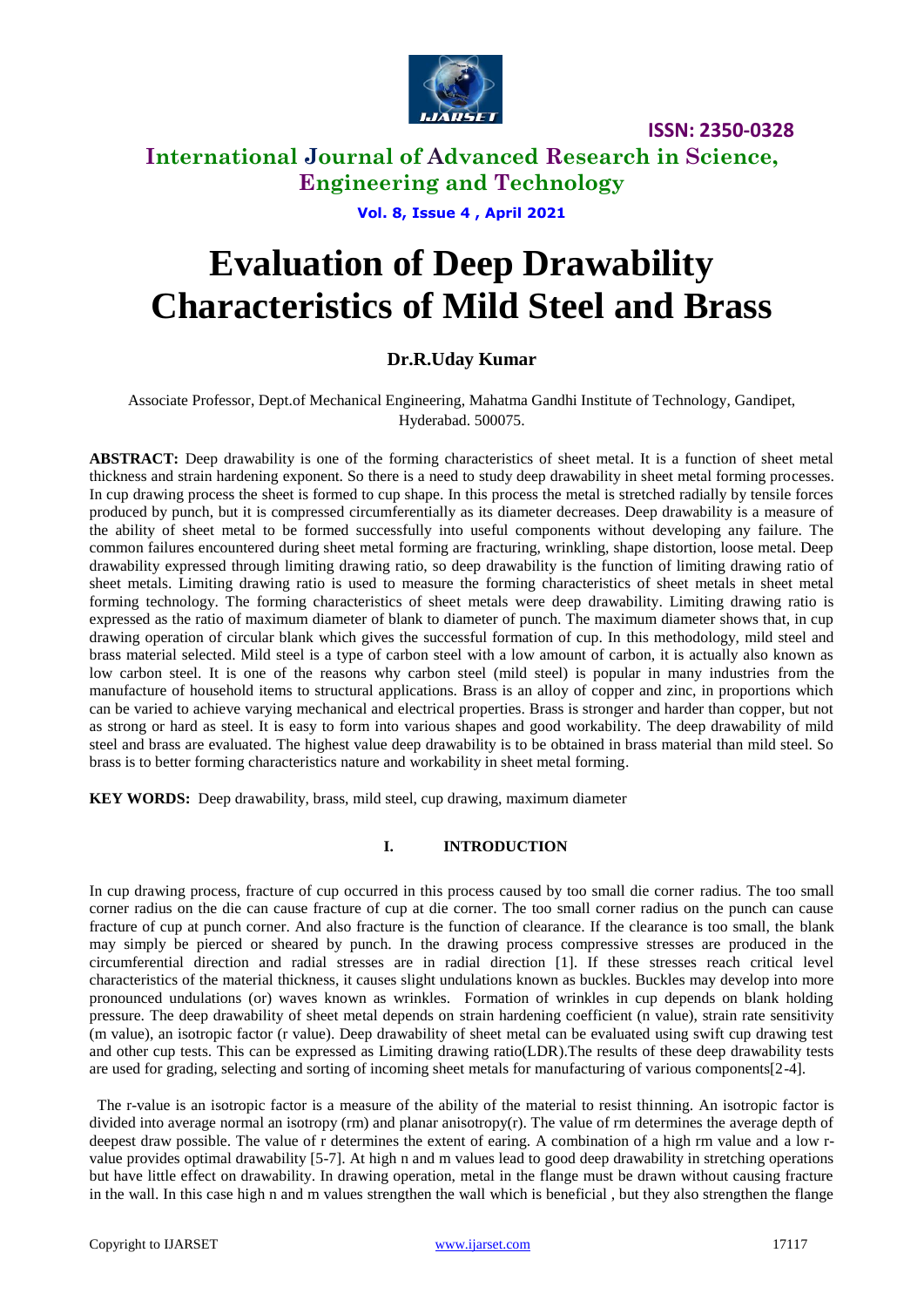

**ISSN: 2350-0328**

# **International Journal of Advanced Research in Science, Engineering and Technology**

# **Vol. 8, Issue 4 , April 2021**

and make it harder to draw in which is detrimental[8].The effect of temperature on deep drawability is when the temperature increases, n decreases, m increases, ductility and toughness increases and yield stress and Young's Modulus decreases. There is great interest in the cup drawing process because there is a continuous demand on the industry to produce light weight and high strength components [9-10]. For optimal formability in a wide range of applications, the work materials should be distribute strain uniformly, reach high strain without fracturing, with stand in plane compressive stresses without wrinkling, with stand in-plane shear stresses without fracturing, retain part shape upon removal from the die, retain a smooth surface and resist surface damage

## **II. EVALUATION OF DEEP DRAWABILITY**

Evaluation of deep drawability characteristics of sheet metals carried through cup drawing test using Finite Element Simulation. In the cup drawing test, the materials tested are Mild steel MS (AISI 1006) and Cartridge brass. The finite element simulation cup drawing test set up is shown in Fig.2.1 for material MS (AISI 1006) and through the same setup is used for other material.



### **Fig.2.1 Cup Drawing of sheet metals.**

Determination of limiting drawing ratio (LDR) from different diameters of blanks with constant thickness of sheet metals. This is used to measure of deep drawability. The deep drawability is expressed by Limiting Drawing ratio.

## Limiting Drawing ratio (LDR)= D/d

Where  $D = Max$ . blank diameter of successful formation of cup or Critical diameter of the blank

#### $d =$  Punch diameter

In cup drawing finite element simulation test the sheet metal blanks with different diameters and with constant thickness are performed as one by one drawn into the formation of the cup successfully or fracture at bottom of the cup by using flat bottom cylindrical punch. Under this test the blank which gives successful formation of cup just before fracture, is called largest blank. Corresponding to this blank diameter is called maximum diameter of blank or critical diameter of the blank (D). Above this critical diameter fracture is occurred in cup. Just below and at this diameter cup performs successfully. This diameter is used for determination of LDR.

#### **III. RESULTS AND DISCUSSION**

The observations and results are obtained from finite element simulation of cup drawing test for MS (AISI 1006) and Cartridge brass sheet metals at blank thickness 1.3mm, punch speed 12mm/sec, diameters of blanks for MS (AISI 1006) and cartridge brass is 75-95mm, diameter of punch  $d = 50$  mm, blank holder force 800N and coefficient of friction is 0.06 are shown in Table.1